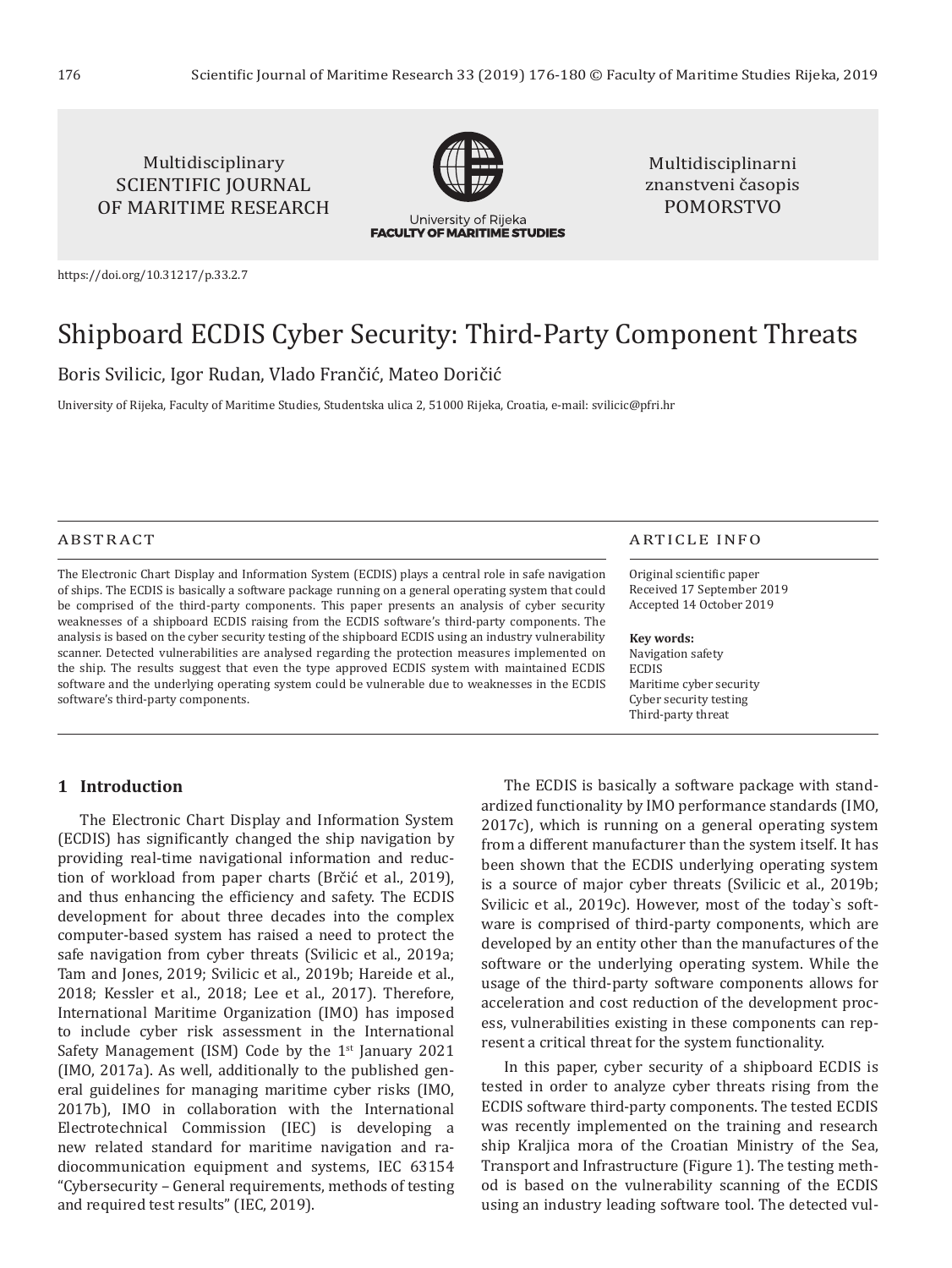

**Figure 1** Training and research ship *Kraljica mora*.

**Source:** Ministry of the Sea, Transport and Infrastructure, https://mmpi. gov.hr

nerabilities are analyzed in the context of the shipboard environment and mitigation solutions are discussed.

# **2 Shipboard ECDIS**

The ECDIS that is IMO type approved displays centrally updated Electronic Navigational Chart (ENC) together with sensor data from mandatory position, heading and speed source shipboard sensors (IHO, 2018; IMO, 2017c). Additional sensor data (radar, AIS, Navtex…) are integrated in the ECDIS depending on the ship`s safety and other factors. The ECDIS represents an equivalent to paper charts and with adequate backup arrangement allows for the paperless navigation (IMO, 2017c; Brčić and Žuškin,

2018; Weintrit, 2018). The ECDIS is mandatory for all ships engaged in international trade since the year 2018 (SOLAS, 2009).

The tested ECDIS is of Wärtsilä Transas manufacturer, model Navi Sailor 4000. The ECDIS is type approved in the year 2016 and was installed on board of the ship in March 2019. Technical specification of the ECDIS is shown in Table 1.

| <b>ECDIS</b>      | Manufacturer               | Wärtsilä Transas |
|-------------------|----------------------------|------------------|
|                   | Model                      | Navi Sailor 4000 |
|                   | Software version           | 3.00.340         |
|                   | <b>USCG</b> approval       | 165.123/33/0     |
|                   | Approval date              | <b>July 2016</b> |
|                   | Installation date          | March 2019       |
| <b>Charts</b>     | <b>IHO RNC</b>             | <b>IHO S-57</b>  |
|                   | <b>IHO RNC</b>             | <b>IHO S-61</b>  |
|                   | <b>IHO Chart Content</b>   | <b>IHO S-52</b>  |
|                   | <b>IHO Data Protection</b> | <b>IHO S-63</b>  |
| <b>Interfaces</b> | Serial NMEA                | IEC61162-1       |
|                   | Serial high speed          | IEC61162-2       |
|                   | Network                    | IEC61162-450     |
|                   | Chart Update               | <b>USB</b>       |

**Table 1** The shipboard ECDIS specification.

#### **Source:** Authors

Figure 2 shows the architecture of the tested ECDIS. The ECDIS is operating in the stand-alone configuration. The mandatory sensors data (positioning, heading and speed information) are gathered directly via the serial NMEA interfaces (standard IEC 61162) and the additional sensors data (AIS and NAVTEX) are gathered via Ethernet



**Figure 2** Architecture of the shipboard ECDIS.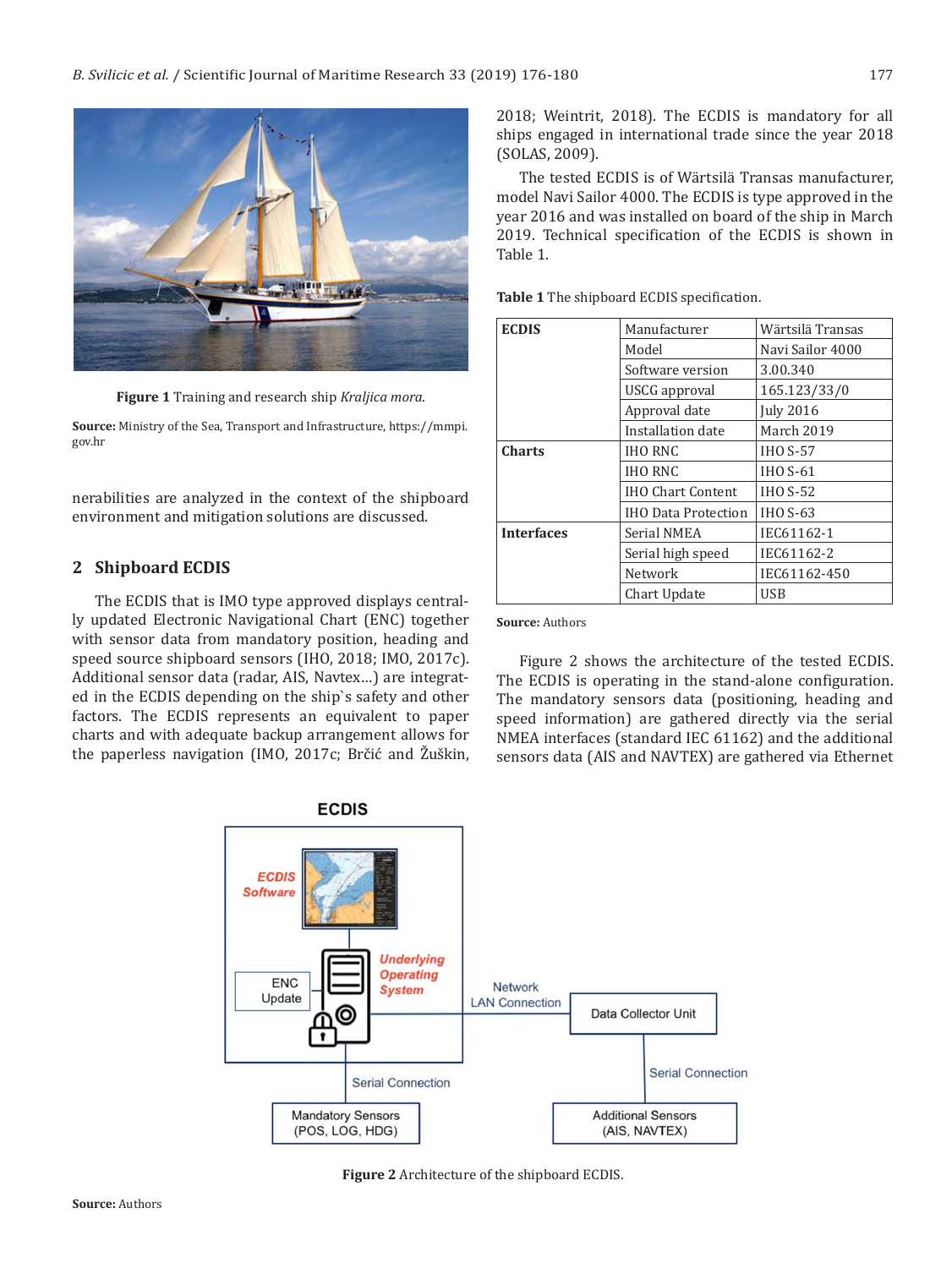network using a data collector unit for the serial connection of NMEA sensors.

# **3 Cyber security testing**

The cyber security testing of the ECDIS was performed using the industry most widely used vulnerability scanner, the Nessus Professional version 8.0.1 (Nessus, 2019). The vulnerability scanning is a computational method of detecting cyber vulnerabilities, which are known not only



**Figure 3** The cyber security testing setup.

**Source:** Authors

to the manufactures of the software and the underlying operating system, but also to potential attackers (Svilicic et al., 2019c; Svilicic et al., 2018). Figure 3 shows the testing setup. A laptop with the Nessus Professional vulnerability scanner is directly connected to the ECDIS using an Ethernet cross cable. Despite the fact that the vulnerability scanning is a passive process, the ship was docked during the testing.

The test results are shown on Figure 4. In total, fifteen vulnerabilities were detected, from which four vulnerabilities were assigned under the high severity and eleven vulnerabilities under medium severity. From 36 pieces of information, the key one is that the ECDIS software is running on the Microsoft Windows 7 Professional operating system. While the underlying operating system was timely updated with the service pack 1 and other security patches, the support for this version of the operating system will end before the end of the current year (Microsoft, 2019). This implies that the manufacturer will not release security patches for newly discovered vulnerabilities.

The detected vulnerabilities are listed in Table 2. All of the detected vulnerabilities with the high severity are related to a web server running on the ECDIS (Table 2, vulnerabilities 1-4). The web server detected is a freely available software provided by the Apache Software Foundation, and in our case represents the third-party component of the ECDIS software. The version of the web server is Apache 2.2, which is obsolete by its provider since December 2017 (Apache, 2019). As in the case of



**Figure 4** Summary report of the vulnerability scan.

### **Source:** Authors

## **Table 2** Detected ECDIS cyber vulnerabilities.

|          | <b>Service</b>          | <b>Vulnerability description</b>                                                                                                                                                                                                                                              | <b>Severity</b> |  |
|----------|-------------------------|-------------------------------------------------------------------------------------------------------------------------------------------------------------------------------------------------------------------------------------------------------------------------------|-----------------|--|
| $1 - 4$  | Web server              | The version of the Apache web server running on the ECDIS is obsolete and no longer maintained<br>the manufacturer.                                                                                                                                                           |                 |  |
|          |                         | The version of the Apache web server running on the ECDIS is affected by multiple vulnerabilities.<br>An attacker could cause a denial of service condition, gain unauthorised access or cause the ECDIS<br>to crash.                                                         | High            |  |
| $5 - 14$ | Web server              | The version of the Apache web server running on the ECDIS is affected by multiple<br>vulnerabilities. An attacker could cause a denial of service condition, execute code, obtain<br>sensitive information, execute cross-site scripting attacks or cause the ECDIS to crash. | Medium          |  |
| 15       | File/printer<br>sharing | Signing is not required on the Microsoft Server Message Block (SMB) service version 1. An<br>unauthenticated, remote attacker can conduct man-in-the-middle attacks against the ECDIS.                                                                                        |                 |  |
| $1 - 36$ | Underlying              | The ECDIS is running Microsoft Windows 7 Professional version of the underlying operating system.                                                                                                                                                                             |                 |  |
|          | operating<br>system     | A file/print sharing service based on Microsoft Server Message Block version 1 protocol is running<br>on the ECDIS.                                                                                                                                                           | Info            |  |
|          |                         | Identification of services running on the ECDIS is possible.                                                                                                                                                                                                                  |                 |  |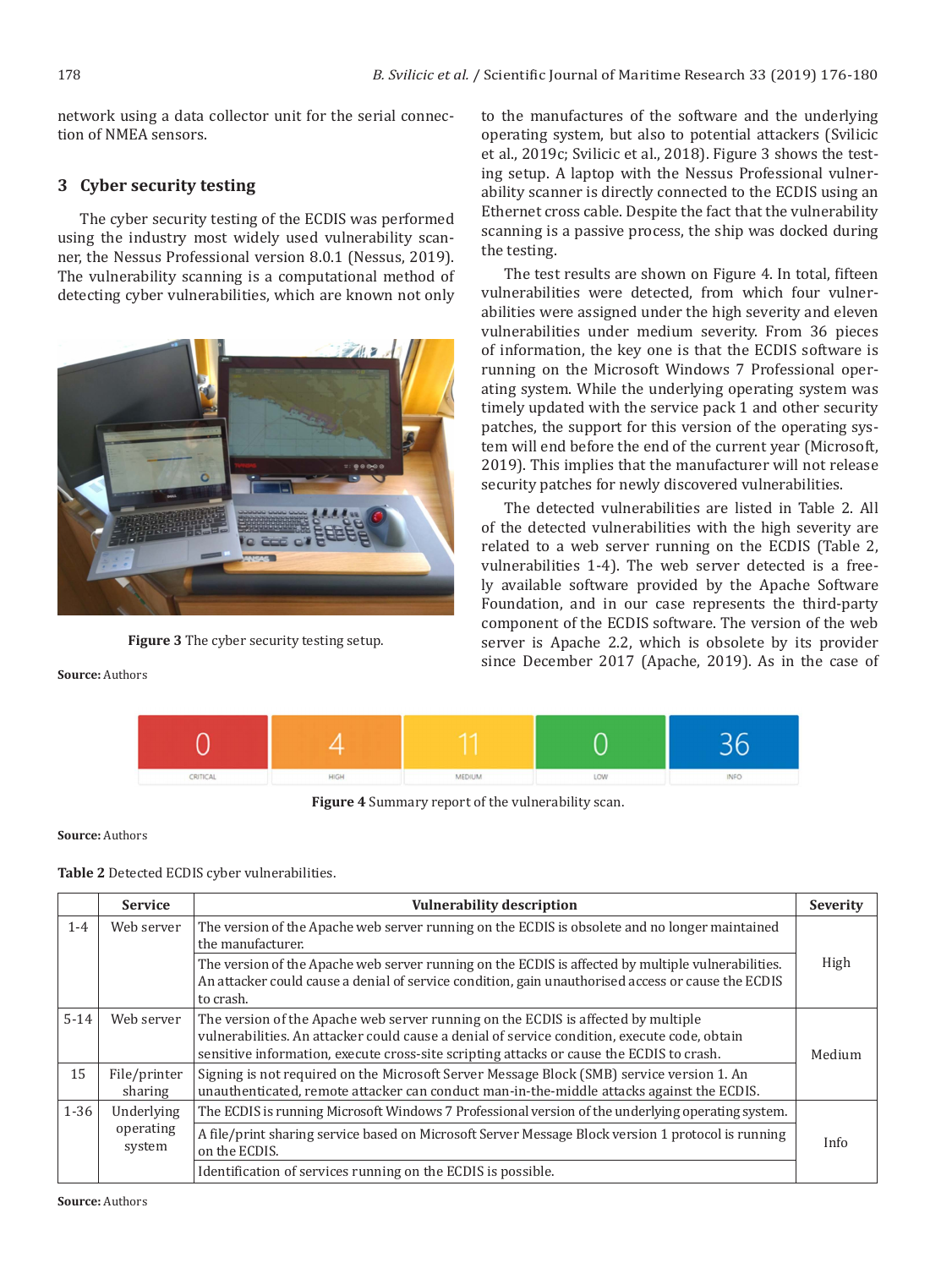| <b>Threat</b>                            | <b>Description</b>                                                                                             | <b>Possible solution</b>                                                              |
|------------------------------------------|----------------------------------------------------------------------------------------------------------------|---------------------------------------------------------------------------------------|
| Third-party<br>components abandoned      | Allows for the exploitation of well known<br>vulnerabilities of the ECDIS software's third-party<br>components | The third-party components' migration to a<br>version recommended by the manufacturer |
| Third-party components<br>out of date    | Allows for the exploitation of well known<br>vulnerabilities of the ECDIS software's third-party<br>components | Patching of the third-party components with<br>the provider's security updates        |
| Third-party components<br>insecure setup | Allows for the exploitation of default setup with no<br>security features activated                            | Secure setup of the<br>third-party components                                         |

**Table 3** Cyber threats from ECDIS's third-party components.

**Source:** Authors

Microsoft operating system, Apache community does not provide support for this version of the web server, allowing an attacker to exploit newly discovered and known vulnerabilities. In addition, the support relies on help from the community members who work as volunteers. The provider's recommended solution for the detected vulnerabilities is migration to the actual version of the web server.

From the eleven medium severity vulnerabilities detected, ten are also related to the third-party web server running on the ECDIS (Table 2, vulnerabilities 5-14). One of the medium severity vulnerabilities detected (Table 2, vulnerability 15) is related to the underlying operating system and its standard component, the Server Message Block (SMB) version 1. The SMB provides file/printer sharing service. Despite the fact that the Microsoft operating system is updated with the timely security patches, the manufacturer`s recommendation is to use newer versions of the SMB due to lack of security features implemented in the version 1 (Microsoft, 2018).

# **4 Results and discussion**

Even the cyber security test allows for detection of all know vulnerabilities existing in the ECDIS, the results could reflect incorrectly the real severity of threats due to specifics of the shipboard operating environment. Therefore, the test results are analyzed regarding the implemented protection measures on the ship. The implemented protections were identified by interviewing the ship's navigational ranks. The protections include the physical access controls for unauthorized personnel that are implemented, security procedures that are adhered, the crew is trained by the ECDIS's vendor, ENCs are updated in controlled manner with an USB memory stick provided by the manufacture, and the ship is continuously assessed. The identified cyber threats from the ECDIS's third-party components together with the description and possible solution are listed in Table 3.

In total, three cyber threats are identified, from which all are related to the maintenance of the ECDIS software's third-party components, in particular the fact that the third-party components are abandoned, out of date and insecurely setup. As the ECDIS is operating in the standalone configuration without connection to the Internet or an internal ship network, the identified threats represent risks that are acceptable for a short time, but require development of the mitigation plan. The threats' solving solutions include migration from the obsolete to actual version of the third-party components, patching with security updates released by the manufacturer and secure setup of the third-party components. It is important to point out that these maintenance activities not only of the ECDIS software's third-party components, but also of the underlying operating system (in our case in the close future, as shown in Chapter 3) could affect negatively the ECDIS software functionality, and therefore are to be done by the ECDIS manufacturer authorized personnel.

The results show that despite the fact that the shipboard ECDIS is the type approved, with the latest version of the ECDIS software, and running on the updated underlying operating system, significant cyber weaknesses exist on the ECDIS due to unmaintained ECDIS software's thirdparty components. It is worth noting that the web server features are not necessary needed for the regulated ECDIS software functionality, particularly not for the operation in the stand-alone configuration. This together with the significant risk from the cyber vulnerabilities suggest that the third-party components should not be used in the software's development process of the critical ship navigation systems.

### **5 Conclusion**

The cyber security analysis of the ECDIS software's third-party components is presented. The analysis is based on the cyber security testing of the shipboard ECDIS with an industry leading vulnerability scanner. Three cyber threats identified that require development of the mitigation plan are related to the maintenance of ECDIS software's third-party components, in particular the migration to the actual version, patching with security updates and secure setup. The results suggest that even the ECDIS software and underlying operating system are maintained, the system could be vulnerable due to weaknesses in the ECDIS software's third-party components.